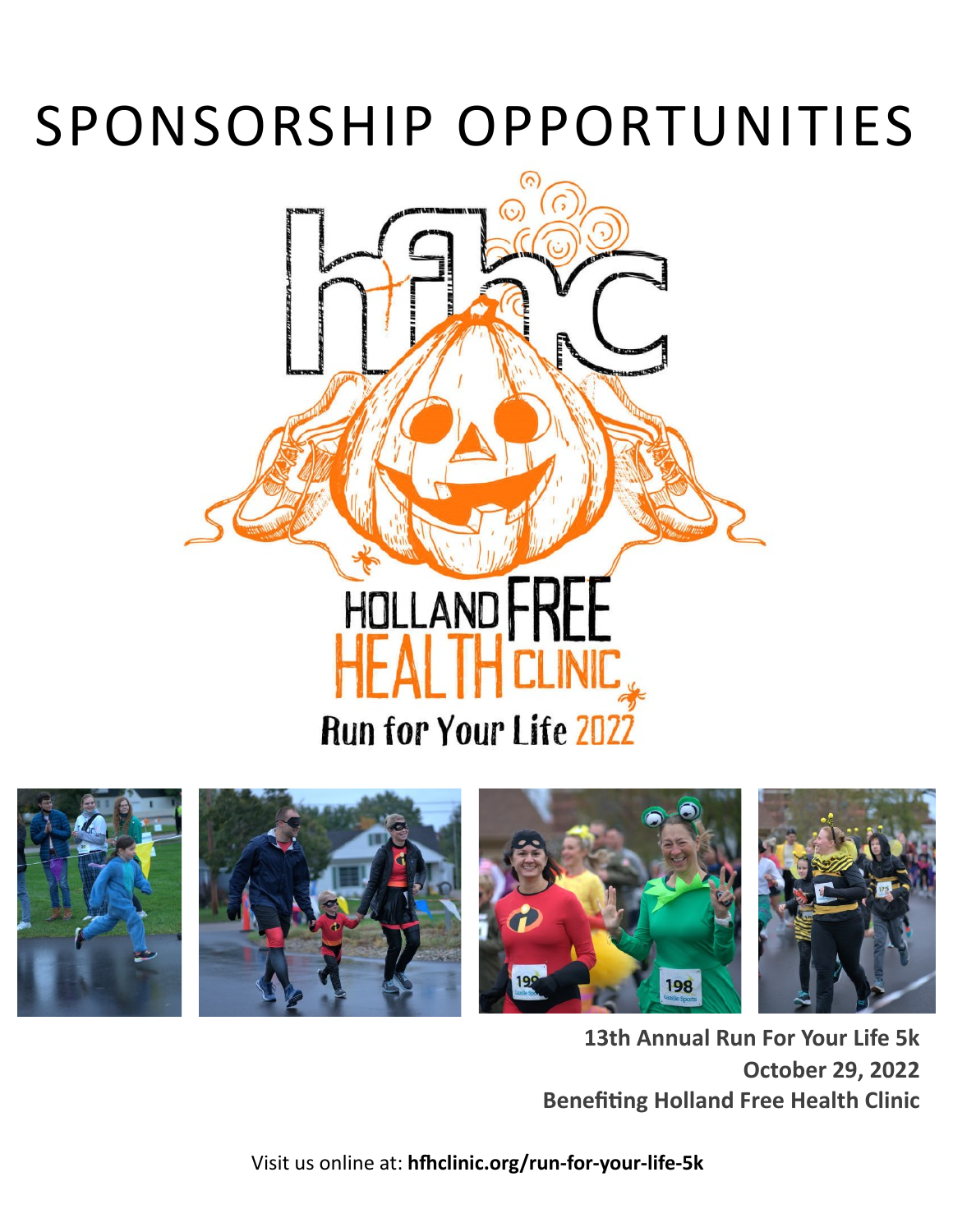

## Event Description

The 13th Annual Run For Your Life is a fundraising event supporting Holland Free Health Clinic.

This is a 5k run/walk for participants of all ages and abilities. The event begins and ends at Holland Free Health Clinic at 99 West 26th St, Holland, MI 49423 starting at 9AM.

Participants are encouraged to use their imagination and dress in Halloween costumes. Prizes will be awarded to the first male and female finishers and for the most creative costumes (registered participants only).

## The Cause

All funds raised from Run For Your Life will be used to support free health services including dental, vision, mental health, hearing, diabetic support, chiropractic, and medication assistance for the local underserved.

# Your Sponsorship

Sponsor funding is vital to the success of this fundraising event. Financial resources provided by sponsors will supplement the funds raised by the event, further supporting HFHC's mission.

# For more information contact:

**mail@hfhclinic.org**  or visit: **hfhclinic.org/run-for-your-life-5k** 







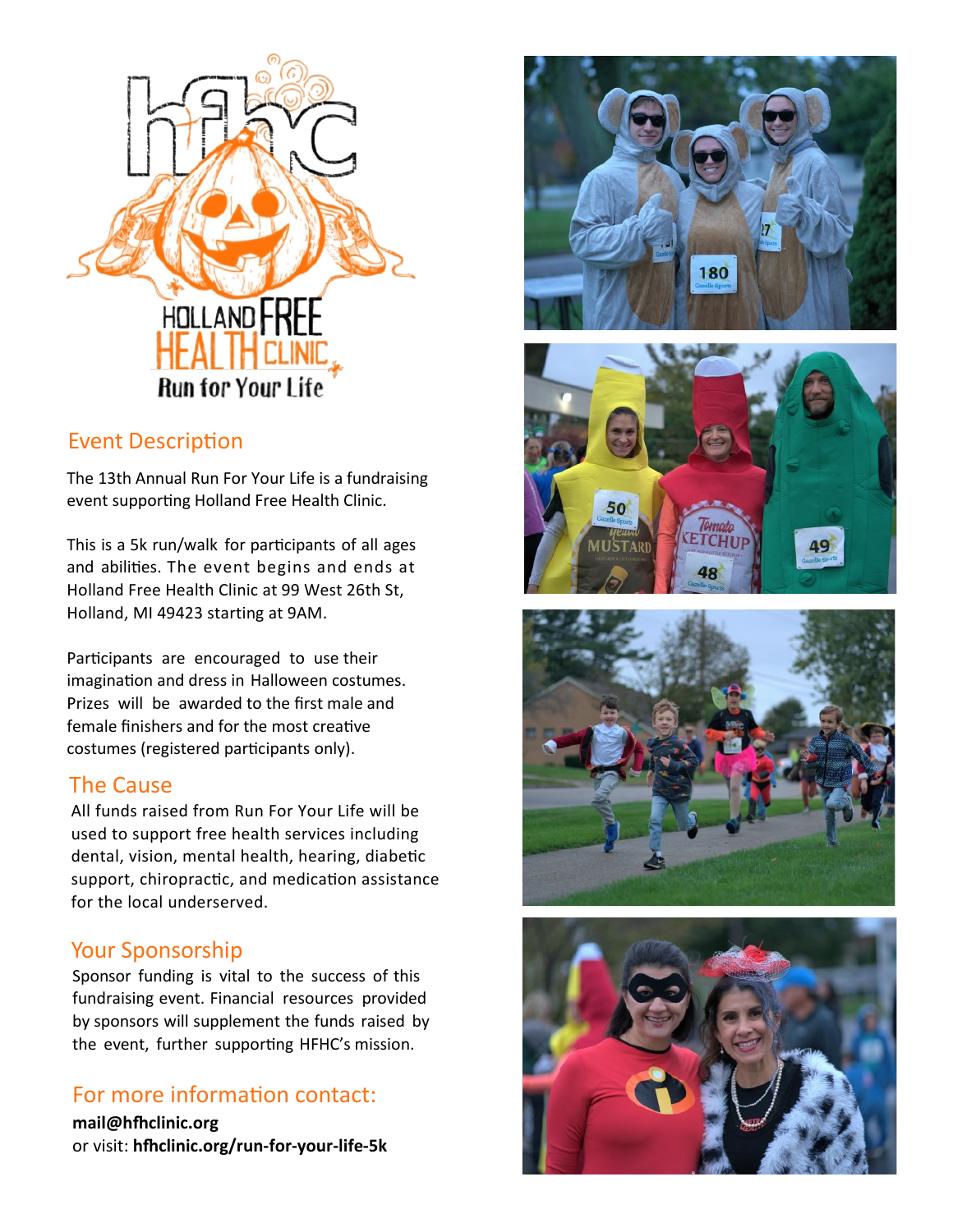## **Please Support the Run For Your Life and Services of HFHC!**

#### **Title Sponsor (\$3,000 or more contribution, commitment by September 1)**

- Your logo will be on all promotions and company name as part of the title "Run For Your Life 5k presented by *your company*"
- Your company logo and name prominently posted on the event signup and Facebook page and signage at event (you provide)
- A minimum of four (4) event email blasts, website and social media posts with your company recognized as title sponsor
- You will have the opportunity to provide a virtual participant packet insert (flyer, coupon, etc.) emailed to all participants
- You will have an opportunity to speak at the event start
- You will receive ten (10) complimentary run registrations

#### **Pace Sponsor (\$1,000 or more)**

- Your logo or name will be included on all event promotions and announced at the event
- Your company logo and name frequently posted on event signup and Facebook page and signage at event (you provide)
- A minimum of four (4) event email blasts, website and social media posts with your company recognized as a sponsor
- You will have the opportunity to provide a virtual participant packet insert (flyer, coupon, etc.) emailed to all participants
- You will receive five (5) complimentary run registrations

#### **Run Sponsor (\$500 or more)**

- Your logo or name will be included on all event promotions and announced at the event
- A minimum of four (4) event email blasts, website and social media posts with your company recognized as a sponsor
- You will have the opportunity to provide a virtual participant packet insert (flyer, coupon, etc.) emailed to all participants
- You will receive two (2) complimentary run registrations

#### **Donor (\$250 or more)**

- Your name will be included on all event promotional materials
- You will have the opportunity to provide a virtual participant packet insert (flyer, coupon, etc.) emailed to all participants

#### **Awards or In-Kind Sponsor** (food, beverage, prizes or services)

Your donation will be acknowledged on event promotions and you will receive a charitable contribution receipt

### **Sponsorship Commitment**

**Title Sponsor (\$3,000 +),** please indicate amount of contribution:

**Pace Sponsor (\$1,000 +),** please indicate amount of contribution:

**Run Sponsor (\$500 +),** please indicate amount of contribution: \_

**Donor (\$250 +),** pleaseindicate amount of contribution:

**Awards or In-Kind Sponsor,** please indicate item/service, its value and any special instructions: \_\_\_\_\_\_\_\_\_\_\_\_\_\_\_\_\_\_

| Phone: <u>Andrea Communication of the Communication</u> |                                               |  |  |
|---------------------------------------------------------|-----------------------------------------------|--|--|
|                                                         |                                               |  |  |
| Email: :                                                | <u> 2008 - Andrea Andrew Maria (h. 1888).</u> |  |  |

\_\_\_\_\_\_\_\_\_\_\_\_\_\_\_\_\_\_\_\_\_\_\_\_\_\_\_\_\_\_\_\_\_\_\_\_\_\_\_\_\_\_\_\_\_\_\_\_\_\_\_\_\_\_\_\_\_\_\_\_\_\_\_\_\_\_\_\_\_\_\_\_\_\_\_\_\_\_\_\_\_\_\_\_\_\_\_\_\_\_\_\_\_\_\_\_\_\_\_\_\_\_\_\_

Please provide a company logo to be used for event publications and promote the event through your company whenever possible.

Send form and payment to: Holland Free Health Clinic 99 W. 26th Street, Holland, Michigan 49423, Fax: 616.392.3632, email: mail@hfhclinic.org